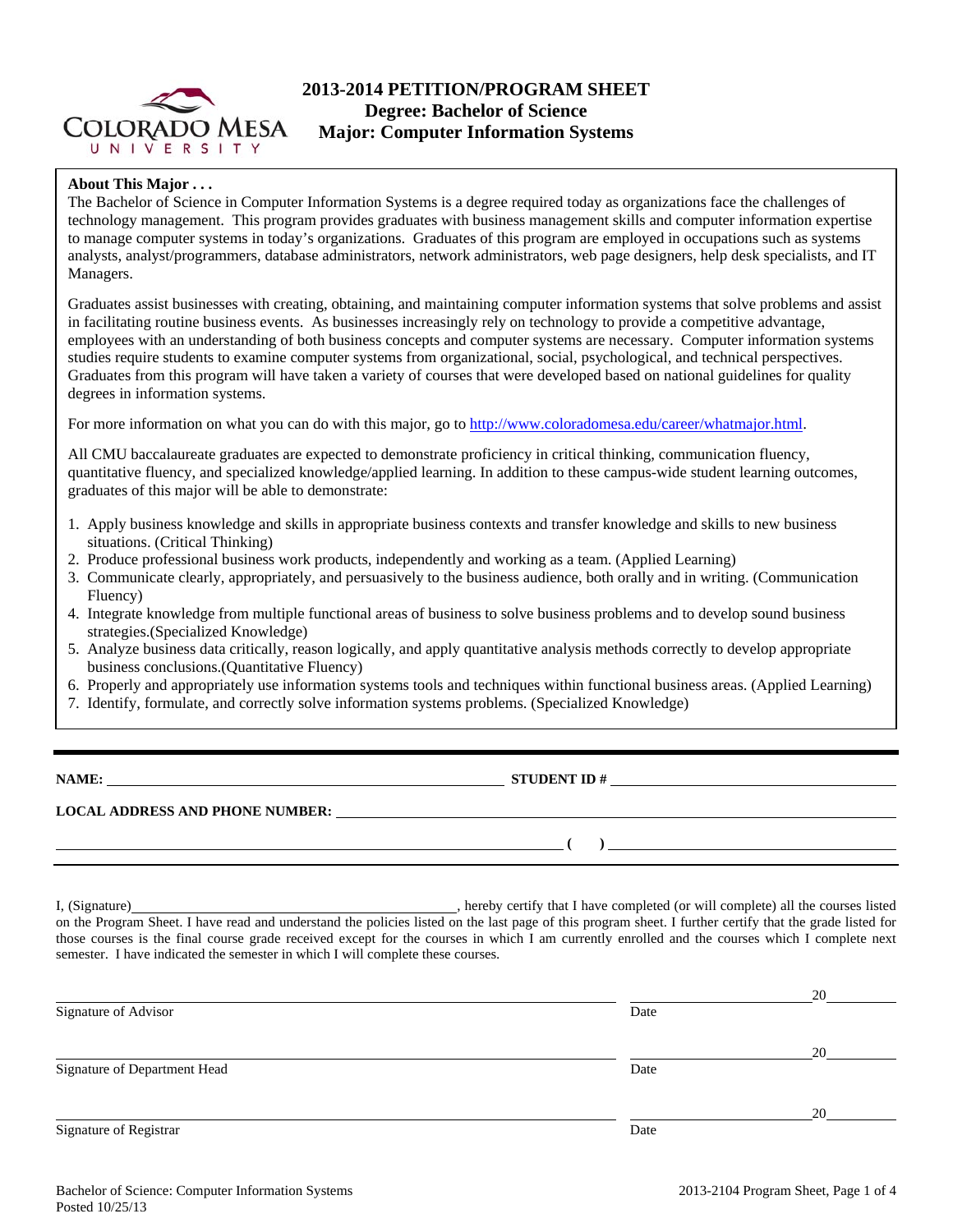### **Students should work closely with a faculty advisor when selecting and scheduling courses prior to registration.**

Degree Requirements:

- 120 semester hours total (A minimum of 28 taken at CMU in no fewer than two semesters).
- 40 upper division credits (A minimum of 15 taken at the 300-400 course levels within the major at CMU).
- 2.00 cumulative GPA or higher in all CMU coursework and no grade less than C for all courses in the major.
- Pre-collegiate courses (usually numbered below 100) cannot be used for graduation.
- A student must follow the CMU graduation requirements either from 1) the program sheet for the major in effect at the time the student officially declares a major; or 2) a program sheet for the major approved for a year subsequent to the year during which the student officially declares the major and is approved for the student by the Department Head. Because a program may have requirements specific to the degree, the student should check with the faculty advisor for additional criteria. It is the student's responsibility to be aware of, and follow, all requirements for the degree being pursued. Any exceptions or substitutions must be approved by the student's faculty advisor and Department Head.
- When filling out the program sheet a course can be used only once.
- See the "Undergraduate Graduation Requirements" in the catalog for additional graduation information.

**GENERAL EDUCATION REQUIREMENTS** (31 semester hours) See the current catalog for a list of courses that fulfill the requirements below. If a course is on the general education list of options and a requirement for your major, you must use it to fulfill the major requirement and make a different selection within the general education requirement.

| Course No Title                                                                                                                                  |   | Sem.hrs Grade Term/Trns |
|--------------------------------------------------------------------------------------------------------------------------------------------------|---|-------------------------|
| <b>English</b> (6 semester hours, must receive a grade of "C" or better and<br>must be completed by the time the student has 60 semester hours.) |   |                         |
| <b>ENGL 111 English Composition</b>                                                                                                              |   |                         |
| <b>ENGL 112 English Composition</b>                                                                                                              | 3 |                         |

**Math:** MATH 121 or higher (3 semester hours, must receive a grade of "C" or better, must be completed by the time the student has 60 semester hours.)

| *MATH                                                                    |  |
|--------------------------------------------------------------------------|--|
| *Math 121 or higher level math as approved by advisor, which may require |  |
| student taking additional MATH prerequisite courses.                     |  |

| <b>Humanities</b> (3 semester hours)                                                                                                                                                                                                                                                             |   |  |
|--------------------------------------------------------------------------------------------------------------------------------------------------------------------------------------------------------------------------------------------------------------------------------------------------|---|--|
|                                                                                                                                                                                                                                                                                                  | 3 |  |
| <b>Social and Behavioral Sciences</b> (6 semester hours)                                                                                                                                                                                                                                         |   |  |
|                                                                                                                                                                                                                                                                                                  | 3 |  |
|                                                                                                                                                                                                                                                                                                  | 3 |  |
|                                                                                                                                                                                                                                                                                                  |   |  |
| <b>Natural Sciences</b> (7 semester hours, one course must include a lab)                                                                                                                                                                                                                        |   |  |
|                                                                                                                                                                                                                                                                                                  |   |  |
|                                                                                                                                                                                                                                                                                                  | 3 |  |
| $\mathbf{L}$ and $\mathbf{L}$ and $\mathbf{L}$ and $\mathbf{L}$ and $\mathbf{L}$ and $\mathbf{L}$ and $\mathbf{L}$ and $\mathbf{L}$ and $\mathbf{L}$ and $\mathbf{L}$ and $\mathbf{L}$ and $\mathbf{L}$ and $\mathbf{L}$ and $\mathbf{L}$ and $\mathbf{L}$ and $\mathbf{L}$ and $\mathbf{L}$ and |   |  |
| <b>History</b> (3 semester hours)                                                                                                                                                                                                                                                                |   |  |
| HIST                                                                                                                                                                                                                                                                                             | 3 |  |
| <b>Fine Arts</b> (3 semester hours)                                                                                                                                                                                                                                                              |   |  |
|                                                                                                                                                                                                                                                                                                  | 3 |  |

Course No Title Sem.hrs Grade Term/Trns **OTHER LOWER DIVISION REQUIREMENTS (6 semester hours)** 

|               | <b>Kinesiology</b> (3 semester hours)                          |   |  |
|---------------|----------------------------------------------------------------|---|--|
|               | KINE 100 Health and Wellness                                   |   |  |
|               | KINA $1 \_$                                                    |   |  |
| KINA 1        |                                                                |   |  |
|               | <b>Applied Studies</b> (3 semester hours)                      |   |  |
|               |                                                                |   |  |
|               | <b>FOUNDATION COURSES</b> (12 semester hours)                  |   |  |
| ACCT 201      | Principles of Financial Acctg                                  | 3 |  |
| CISB 205      | <b>Advanced Business Software</b>                              |   |  |
| CISB 206      | Business DBApp Programming 3                                   |   |  |
|               | or CSCI 110 Beginning Programming                              |   |  |
|               | or CSCI 111 CS1: Foundations of Comp Sci 3                     |   |  |
|               | or Object Oriented Programming Course approved by CIS advisor, |   |  |
| specifically: |                                                                |   |  |
|               | CISB 210 Fundamentals of Info Systems                          |   |  |

### **MAJOR REQUIREMENTS** (54 semester hours)

#### **Computer Information Systems Core** (27 semester hours)

| <b>CISB 101</b> | <b>Business InfoTechnology</b>        | 3 |  |
|-----------------|---------------------------------------|---|--|
|                 | or *CISB 305 Solving Problems using   |   |  |
|                 | Spreadsheet                           | 3 |  |
|                 | or *CISB 306 Solving Problems using   |   |  |
|                 | Database                              | 3 |  |
| <b>CISB 310</b> | <b>Enterprise Architecture</b>        | 3 |  |
| <b>CISB 315</b> | <b>IS</b> Infrastructure              | 3 |  |
| <b>CISB 331</b> | <b>Advanced Business</b>              |   |  |
|                 | Programming                           | 3 |  |
|                 | CISB 470 Management of Information    |   |  |
|                 | <b>Systems</b>                        | 3 |  |
| <b>CISB 410</b> | Project Management                    | 3 |  |
| <b>CISB 442</b> | Systems Analysis and Design           | 3 |  |
| <b>CISB 451</b> | Database Administration               | 3 |  |
| <b>CISB 471</b> | <b>Advanced Information Systems 3</b> |   |  |
|                 |                                       |   |  |

\*Course may require additional pre-requisites beyond those required for major.

#### **Required Business Support Courses** (21 Semester Hours)

| ACCT 202        | Principles of Managerial        |  |  |
|-----------------|---------------------------------|--|--|
|                 | Accounting                      |  |  |
| <b>BUGB 349</b> | Legal Environment of Business 3 |  |  |
| ECON 201        | Principles of Macroeconomics 3  |  |  |
| ECON 202        | Principles of Microeconomics    |  |  |
| <b>FINA 301</b> | <b>Managerial Finance</b>       |  |  |
| MANG 201        | Principles of Management        |  |  |
| <b>MARK 231</b> | Principles of Marketing         |  |  |
|                 |                                 |  |  |

#### **Required Quantitative Analysis Courses (6 Semester Hours)**

| CISB 241 | Intro to Business Analysis                 | 3 |  |
|----------|--------------------------------------------|---|--|
|          | or STAT 200 Probability and Statistics     | 3 |  |
|          | MANG 341 Ouantitative Decision Making 3    |   |  |
|          | or CISB 341 Quantitative Decision Making 3 |   |  |
|          |                                            |   |  |

**Electives** (All college level courses appearing on your final transcript, **not listed above** that will bring your total semester hours to 120 hours. It is highly recommended that at least 3 hours must be individualized studies such as Cooperative Education, Directed Readings or Independent Study.) (17 semester hours; **4-7 hours of upper division may be needed.)**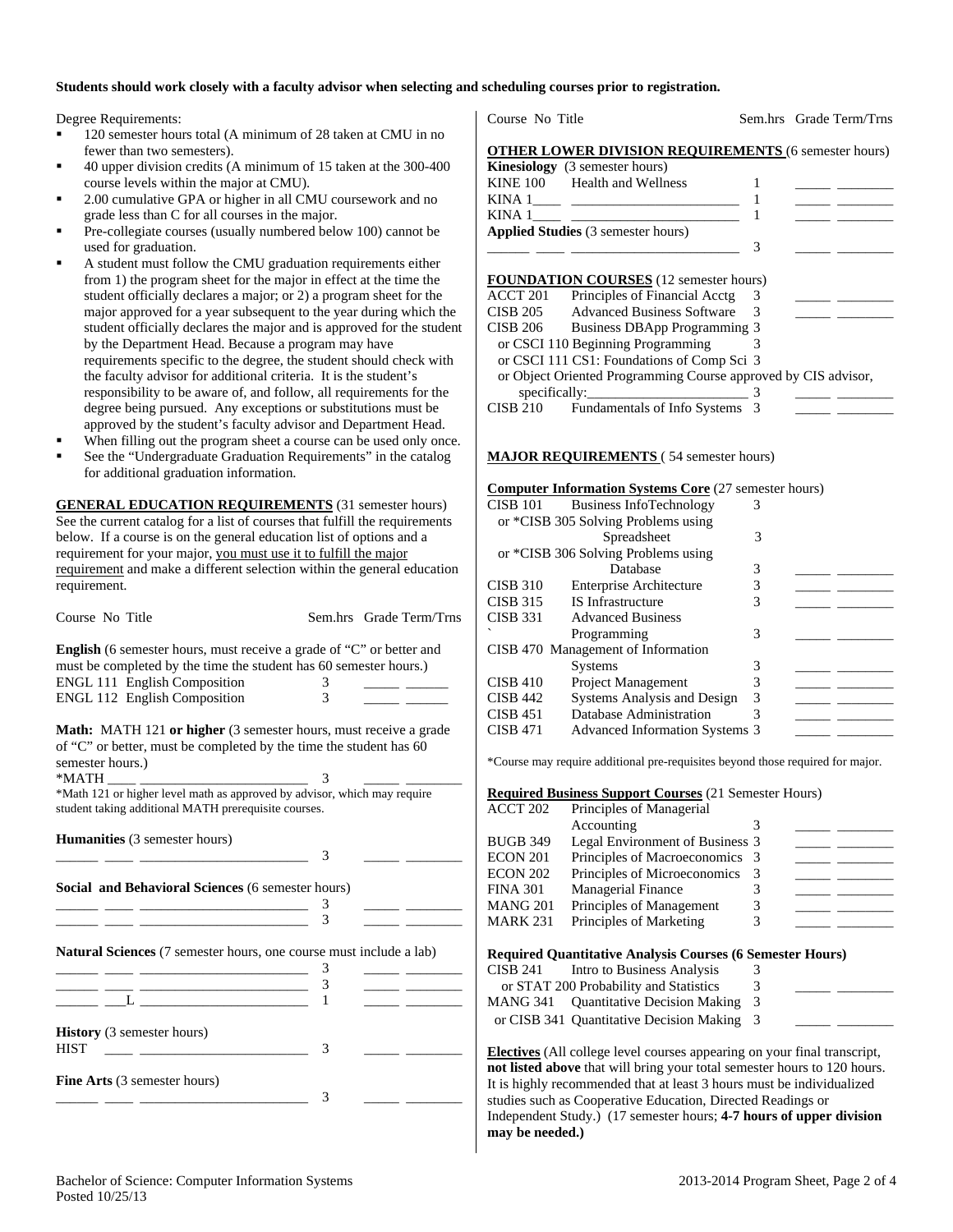(Recommended: TECI 260, CISB 460, CISB 305, or CISB 306) Course No Title Sem.hrs Grade Term/Trns \_\_\_\_\_\_ \_\_\_\_ \_\_\_\_\_\_\_\_\_\_\_\_\_\_\_\_\_\_\_\_\_\_\_\_ \_\_\_\_ \_\_\_\_\_ \_\_\_\_\_\_\_\_

\_\_\_\_\_\_ \_\_\_\_ \_\_\_\_\_\_\_\_\_\_\_\_\_\_\_\_\_\_\_\_\_\_\_\_ \_\_\_\_ \_\_\_\_\_ \_\_\_\_\_\_\_\_

**Fall Semester**  $CISB 210$ ENGL 111 MATH 121<br>CISB 101

General Education Humanities

| Course No Title | Sem.hrs Grade Term/Trns |
|-----------------|-------------------------|
|                 |                         |
|                 |                         |
|                 |                         |
|                 |                         |
|                 |                         |
|                 |                         |
|                 |                         |

# **SUGGESTED COURSE SEQUENCING FOR A MAJOR IN COMPUTER INFORMATION SYSTEMS**

This is a recommended sequence of course work. Certain courses may have prerequisites or are only offered during the Fall or Spring semesters. It is the student's responsibility to meet with the assigned advisor and check the 2 year course matrix on the Colorado Mesa website for course availability.

|                                            |              | <b>FRESHMAN YEAR</b> |
|--------------------------------------------|--------------|----------------------|
|                                            | <b>Hours</b> | <b>Spring</b>        |
| <b>Fundamentals of Information Systems</b> |              | CISB 2               |
| <b>English Composition</b>                 |              | <b>ENGL</b>          |
| <b>Calculus for Business</b>               | 2            | Genera               |

Business Information Technology 3

 or CISB 305 Solving Problems with Spreadsheets or CISB 306 Solving Problems with Databases

General Education Social/Behavioral Science<br>General Education Humanities<br>15

15

| <b>Spring Semester</b>                               | Hours |
|------------------------------------------------------|-------|
| <b>CISB 205</b><br><b>Advanced Business Software</b> |       |
| <b>ENGL 112</b><br><b>English Composition</b>        |       |
| <b>General Education History</b>                     |       |
| <b>General Education Fine Arts</b>                   |       |
| General Education Social/Behavioral Science          |       |
|                                                      |       |

# **SOPHOMORE YEAR**

| <b>Fall Semester</b> |                                                   | <b>Hours</b> | <b>Spring Semester</b> |                                     | <b>Hours</b> |
|----------------------|---------------------------------------------------|--------------|------------------------|-------------------------------------|--------------|
| ACCT 201             | Principles of Financial Accounting                |              | ACCT 202               | Principles of Managerial Accounting | 3            |
| <b>CISB 206</b>      | <b>Business Database Application</b>              |              | <b>CISB 315</b>        | IT Infrastructure                   | 3            |
|                      | Programming                                       |              | <b>ECON 202</b>        | Principles of Microeconomics        | 3            |
|                      | or CSCI 110 or 111 or Object Oriented Programming |              | <b>MANG 201</b>        | Principles of Management            | 3            |
| <b>CISB 310</b>      | <b>Enterprise Architecture</b>                    |              | <b>CISB 241</b>        | Intro to Business Analysis          | 3            |
| <b>ECON 201</b>      | Principles of Macroeconomics                      |              | or STAT 200            | Probability and Statistics          |              |
| <b>MARK 231</b>      | Principles of Marketing                           |              |                        |                                     | 15           |
|                      |                                                   |              |                        |                                     |              |

## **JUNIOR YEAR**

| <b>Fall Semester</b>                     |                                      | <b>Hours</b>   | <b>Spring Semester</b>                     |                                     | <b>Hours</b>   |  |
|------------------------------------------|--------------------------------------|----------------|--------------------------------------------|-------------------------------------|----------------|--|
| CISB <sub>410</sub>                      | Project Management                   |                | <b>CISB 470</b>                            | Management of Information Systems   | 3              |  |
| <b>MANG 341</b>                          | <b>Quantitative Decision Making</b>  | 3              | <b>CISB 442</b>                            | <b>Systems Analysis and Design</b>  | 3              |  |
| OR CISB 341                              | <b>Quantitative Decision Making</b>  |                | General Education Natural Science with Lab |                                     | 4              |  |
| <b>CISB 331</b>                          | <b>Advanced Business Programming</b> | 3              | <b>KINA</b>                                | Activity                            |                |  |
| <b>General Education</b>                 |                                      | 3              | <b>KINE 100</b>                            | <b>Health and Wellness</b>          |                |  |
| <b>General Education Applied Studies</b> |                                      | $\overline{3}$ | Elective                                   |                                     | $\overline{3}$ |  |
|                                          |                                      | 15             |                                            |                                     | 15             |  |
|                                          |                                      |                | <b>SENIOR YEAR</b>                         |                                     |                |  |
| <b>Fall Semester</b>                     |                                      | <b>Hours</b>   | <b>Spring Semester</b>                     |                                     | <b>Hours</b>   |  |
| <b>CISB 451</b>                          | Database Administration              |                | <b>CISB 471</b>                            | <b>Advanced Information Systems</b> | 3              |  |
| <b>BUGB 349</b>                          | <b>Legal Environment of Business</b> |                | <b>KINA</b>                                | Activity                            |                |  |
| <b>FINA 301</b>                          | <b>Managerial Finance</b>            |                | Electives                                  |                                     | $\frac{11}{}$  |  |
| <b>General Education Natural Science</b> |                                      |                |                                            |                                     | 15             |  |
| Elective                                 |                                      |                |                                            |                                     |                |  |

15